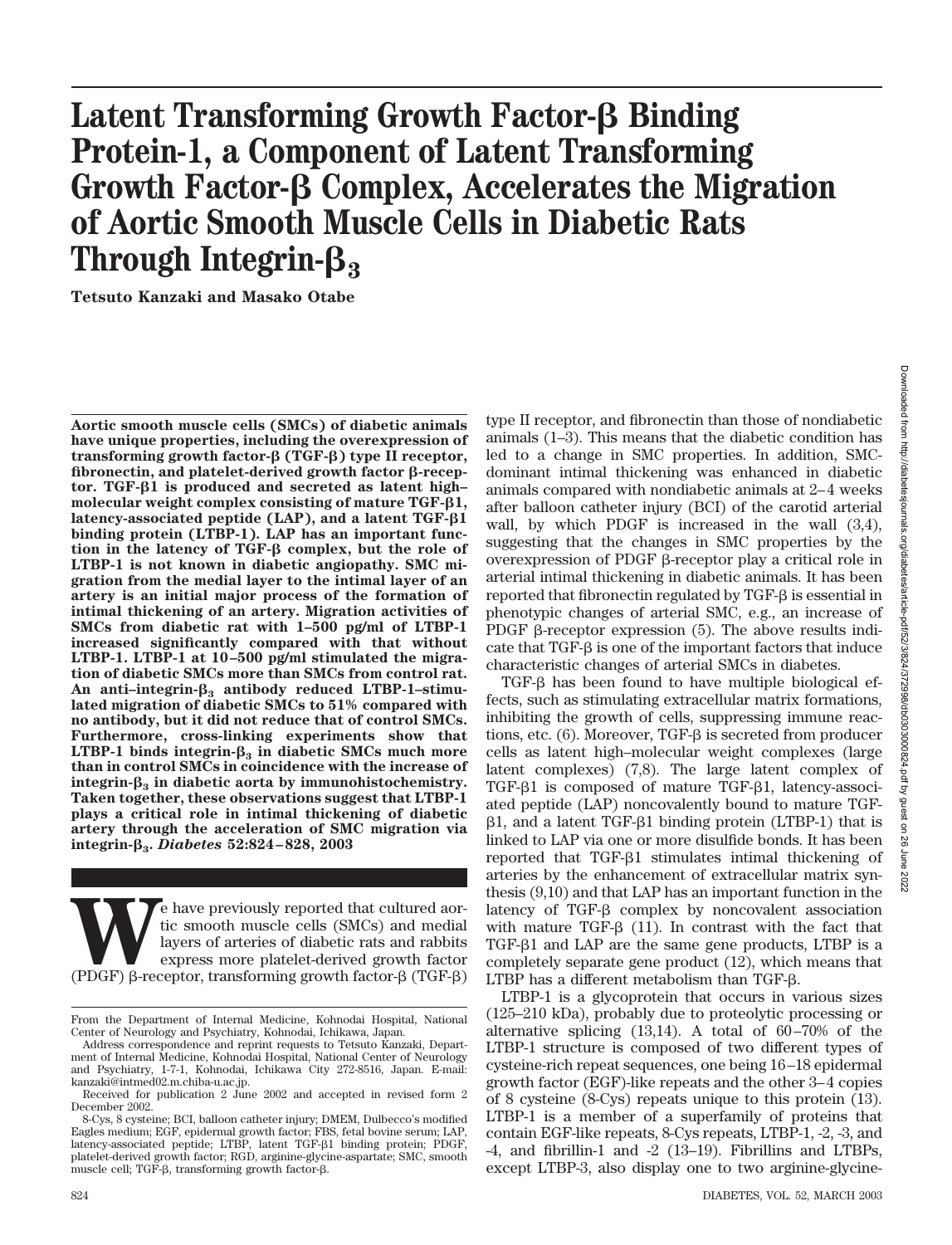aspartate (RGD) sequences for putative cell adhesion (16,20). In an in vitro system, LTBP-1 has been shown to have a crucial role in the assembly and secretion of TGF- $\beta$ 1 complex (21) and in the association of latent  $TGF- $\beta$ 1 complex with extracellular matrix through the$ 8-Cys domain of LTBP-1 and subsequent activation of TGF- $\beta$ 1 (22,23). Furthermore, by experiments using antibody to LTBP-1 (Ab39), Dalles et al. (24) reported that Ab39 inhibits bone development and formation in rat fetus, and Nakajima et al. (25) showed that it inhibits the endothelial-mesenchymal transformation in atrio-ventricular endocardial cushion tissue formation. These results suggest that LTBP-1 acts as one of the regulators in embryonic development. In an arterial wall, LTBP-1 stimulates the migration activities of cultured rat SMCs in vitro, and it mainly appears in the intimal layer of BCI artery (26). It appears that LTBP-1 is significantly involved in arterial intimal thickening through the acceleration of SMC migration from the medial to intimal layer, but the role of LTBP-1 in diabetic arteries is not known.

In the present study, we report the function of LTBP-1 in diabetic SMCs and the mechanism of its action. The significances of LTBP-1 and latent  $TGF- $\beta$ 1 complex in the$ mechanism of arterial intimal thickening on diabetes are discussed further.

### **RESEARCH DESIGN AND METHODS**

**Chemicals.** Sources of materials were as follows: streptozotocin, Sigma Chemical (St. Louis, MO); fetal bovine serum (FBS) (Lot No. US177246), Invitrogen (Carlsbad, CA); PDGF-BB, R&D Systems (Minneapolis, MN); 125I, New England Nuclear (Boston, MA); and Bis (sulfosuccinimidyl) suberate, Pierce (Rockford, IL). LTBP-1 was purified from Escherichia coli transfected with its cDNA (LTBP-1, short form), and its purity was estimated by SDS-PAGE, silver staining, and immunoblotting using antibody to LTBP-1. The molecular weight of this recombinant LTBP-1 was  $\sim$ 180 kDa.

**Antibody.** Mouse monoclonal antibody to rat integrin- $\beta_3$  (F11) was purchased from Santa Cruz Biotechnology (Santa Cruz, CA). Rabbit polyclonal antibody against the free form of LTBP-1 purified from human platelets (Ab39) was a gift from Dr. Kohei Miyazono (Department of Molecular Pathology, Tokyo University, Tokyo, Japan). Ab39 cross-reacts with rat, and its specificity has been reported (27,28).

**Induction of diabetes.** Diabetes was induced by the injection of 60 mg/kg streptozotocin into male Wistar rats. Control and diabetic rats were fed a standard diet for 4 weeks. The plasma glucose levels were as follows: control  $4.51 \pm 1.46$  mmol/l ( $n = 10$ ), diabetic 23.3  $\pm$  3.31 mmol/l ( $n = 10$ ). The body weights were 380  $\pm$  18.7 g ( $n = 10$ ) for the control and 276  $\pm$  33.6 g ( $n = 10$ ) for the diabetic. The experiments were repeated in 10 different pairs.

**Cell culture.** SMCs were explanted from the thoracic aortas of male Wistar rats essentially by the method of Fischer-Dzoga et al. (29). Primary culture and subculture were carried out in Dulbecco's modified Eagles medium (DMEM) supplemented with 10% FBS. Cells were subcultured at a ratio of 1:2 and used at the second through fourth passages for the following experiments.

**Migration assay of SMCs.** The migration of SMCs was assayed by a modification of Boyden's chamber method using a polycarbonate filter (Neuro Probe, Gaithersburg, MD) with pores of 8.0-µm diameter (30). Cultured SMCs were trypsinized and suspended at a concentration of  $5.0 \times 10^5$  cells/ml in DMEM with 1 mg/ml BSA. Then the SMC suspension was placed in the upper chamber and DMEM containing 1 mg/ml BSA with LTBP-1 or PDGF-BB in the lower chamber. In some experiments, F11 was added to the upper chamber. The chamber was incubated at  $37^{\circ}$ C in 5% CO<sub>2</sub> and 95% air for 4 h. The filter was removed and SMCs on the upper side of the filter were scraped off. Then SMCs that had migrated to the lower side of the filter were fixed in methanol, stained with hematoxylin and eosin, and counted by light microscopy  $(\times 100)$ for quantitation of migration. Migration activity was expressed as the mean number of migrated cells seen in five different fields (F).

**Cross-linking LTBP-1 with rat SMC.** Iodination of LTBP-1 was carried out by the mild chloramine T method as described by Frolik et al. (31). The cross-linking experiment was performed as previously described (32). In brief, confluent SMCs in 75 cm<sup>2</sup> culture flasks were washed with binding buffer (PBS containing 0.9 mmol/l CaCl<sub>2</sub>, 0.49 mmol/l MgCl<sub>2</sub>, and 1 mg/ml BSA), preincu-



**FIG. 1. Effects of LTBP-1 on the migration of SMCs in control and diabetic rats. Migration activities with the addition of various concentrations of LTBP-1 and PDGF-BB were assayed in SMCs from control () and diabetic (**f**) rats by modified Boyden chamber method. Values** are expressed as the mean  $\pm$  SD of 10 different pairs of experiments. **\****P* **< 0.05, †***P* **< 0.01 vs. SMCs with no addition; ‡***P* **< 0.01 for control and diabetic SMCs (with the same amount of factors).**

bated on ice in the same buffer with excess unlabeled LTBP-1 or  $20 \mu g$  IgG of F11 for 30 min, and then incubated on ice with 100 pmol/l of <sup>125</sup>I-LTBP-1 for 3 h. Cells were washed, and cross-linking was done in the binding buffer without BSA together with 0.25 mmol/l Bis for 30 min on ice. Supernatants from solubilized cells (cell lysates) containing the same amounts of protein were subjected to analysis by SDS gel electrophoresis using 4% polyacrylamide gel, followed by autoradiography.

**Immunohistochemical study of integrin-<sup>3</sup> and LTBP-1 in aortas.** The aortas were snap-frozen and stored at –80°C. They were sectioned serially at 6-µm thickness and fixed in acetone. For the identification of integrin- $\beta_3$  and LTBP-1, we used  $100\times$  diluted F11 and  $200\times$  diluted Ab39, respectively. The staining of sections was followed by the method of ABC peroxidase immunohistochemistry described by Waltenberger et al. (27).

**Statistical methods.** The significance of differences was evaluated by two-tailed Student's *t* test.

### **RESULTS**

**Effects of LTBP-1 on the migration of rat SMCs in control and diabetes.** First, we examined the effects of LTBP-1 on the migration and proliferation of diabetic SMC. Migration activity of control SMCs without addition of LTBP-1 was  $19.4 \pm 9.66$  cells/F. Migration activities of control SMCs with the addition of 100 pg/ml LTBP-1 and 10 ng/ml PDGF-BB increased significantly to  $28.0 \pm 12.5$  and  $37.7 \pm 12.7$  cells/F, respectively, compared with those without LTBP-1 and PDGF-BB (Fig. 1). Migration activity of diabetic SMCs without LTBP-1 was  $15.4 \pm 6.10$  cells/F, and those with the addition of 1, 10, 100, and 500 pg/ml LTBP-1 and 10 ng/ml PDGF-BB increased significantly to  $27.9 \pm 11.0$ ,  $48.6 \pm 16.9$ ,  $51.4 \pm 15.3$ ,  $52.8 \pm 15.4$ , and  $58.7 \pm 21.0$  cells/F, respectively (Fig. 1). Furthermore, 10, 100, and 500 pg/ml LTBP-1 and 10 ng/ml PDGF-BB significantly stimulated migration activities of diabetic SMCs compared with control SMCs (Fig. 1). However, 1–500 pg/ml LTBP-1 had no effects on the proliferation of rat SMCs in both control and diabetes (data not shown).

Effects of anti-integrin- $\beta_3$  on diabetic SMC migration **by LTBP-1 and PDGF-BB.** It has been reported that integrin- $\beta_3$  has an important role in SMC migration (33). To clarify the participation of integrin- $\beta_3$  in the accelerated migration of diabetic SMCs, migration activities were examined using anti-integrin- $\beta_3$  antibody (F11).

Migration activity of diabetic SMCs with the addition of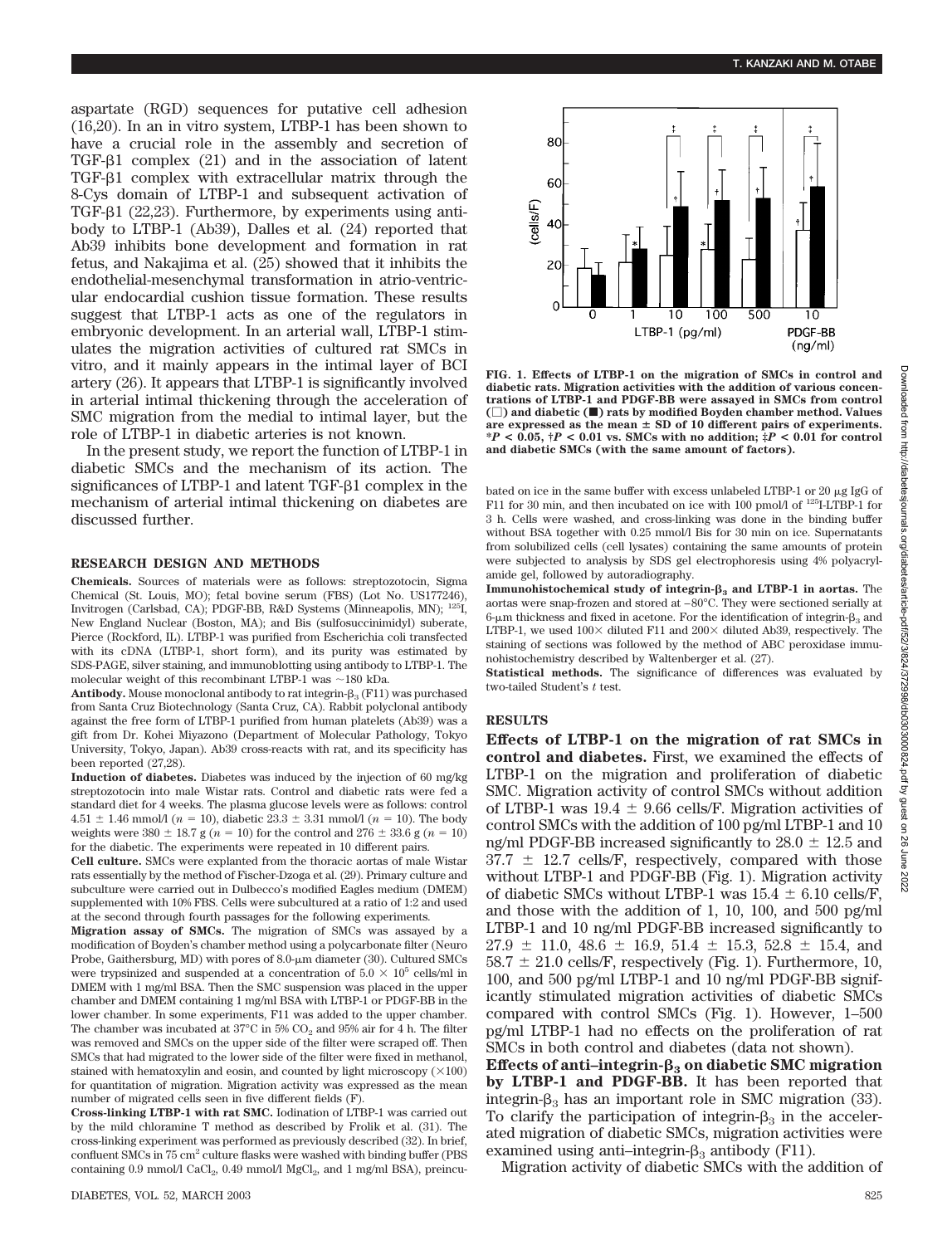TABLE 1 Effects of F11 on diabetic SMC migration by LTBP-1 and PDGF-BB

| $(\mu g \text{ IgG/ml})$ | F11              | Control IgG     |
|--------------------------|------------------|-----------------|
| LTBP-1                   |                  |                 |
| $\theta$                 | $57.6 \pm 14.9$  |                 |
| 0.2                      | $29.8 \pm 7.01*$ | $53.5 \pm 12.9$ |
|                          | $31.6 \pm 8.22*$ | $57.0 \pm 12.0$ |
| PDGF-BB                  |                  |                 |
|                          | $61.3 \pm 14.9$  |                 |
| 0.2                      | $70.6 \pm 10.1$  | $59.5 \pm 9.19$ |
|                          | $69.8 \pm 7.50$  | $69.0 \pm 7.93$ |

Data are means  $\pm$  SD. Migration activities were assayed in diabetic SMCs with the addition of 100 pg/ml LTBP-1 (or 10 ng/ml PDGF-BB) and 0.2 and 1.0  $\mu$ g IgG/ml F11 or control IgG.  $*P < 0.05$  vs. no addition of F11.

100 pg/ml LTBP-1 was  $57.6 \pm 14.9$  cells/F, whereas that with no LTBP-1 was  $22.2 \pm 6.47$  cells/F. LTBP-1–induced migration activities decreased significantly to  $29.8 \pm 7.01$ and 31.6  $\pm$  8.22 cells/F with the addition of 0.2 and 1.0  $\mu$ g IgG/ml F11, respectively, compared with no addition (Table 1). There were no changes in migration activities with the addition of control (nonimmune) IgG instead of F11 (Table 1). Neither F11 nor control IgG had any effect on the PDGF-BB–induced migration activities of diabetic SMCs (Table 1).

Effects of anti-integrin- $\beta_3$  on control SMC migration **by LTBP-1 and PDGF-BB.** Migration activity of control SMCs with the addition of 100 pg/ml LTBP-1 was 25.5  $\pm$ 4.17 cells/F, and that without LTBP-1 was  $14.8 \pm 4.17$ cells/F. Neither LTBP-1– nor PDGF-BB–induced migration activities of control SMCs were changed by the addition of F11 and control IgG (Table 2).

**Binding of LTBP-1 with control and diabetic SMCs.** To determine the mechanism of the accelerated migration in diabetic SMC due to LTBP-1, the bindings of LTBP-1 with control and diabetic SMCs were examined by crosslinking experiments. A 350- to 400-kDa band observed in cell lysates from diabetic SMCs cross-linked with LTBP-1 was stronger than that from control SMCs (Fig. 2, *lanes 2* and *5*), and such a band was not observed in cell lysate from diabetic SMCs preincubated with F11 (Fig. 2, *lane 6*), but a week band was in cell lysate from control SMCs preincubated with F11 (Fig. 2, *lane 3*). These bands were not detected in cell lysates from both control and diabetic SMCs added with excess unlabeled LTBP-1 at binding (Fig.

TABLE 2

Effects of F11 on control SMC migration by LTBP-1 and PDGF-BB

| $(\mu g \text{ IgG/ml})$ | F11             |                 | Control IgG     |
|--------------------------|-----------------|-----------------|-----------------|
| LTBP-1                   |                 |                 |                 |
|                          |                 | $25.5 \pm 4.17$ |                 |
| 0.2 <sub>2</sub>         | $27.8 \pm 4.26$ |                 | $28.8 \pm 8.13$ |
|                          | $29.7 + 6.74$   |                 | $28.8 \pm 6.24$ |
| PDGF-BB                  |                 |                 |                 |
| $\mathbf{0}$             |                 | $41.5 \pm 12.6$ |                 |
| 0.2 <sub>2</sub>         | $49.6 \pm 17.9$ |                 | $53.5 \pm 15.4$ |
|                          | $51.5 \pm 18.5$ |                 | $57.5 \pm 16.2$ |

Data are means  $\pm$  SD. Migration activities were assayed in control SMCs with the addition of 100 pg/ml LTBP-1 (or 10 ng/ml PDGF-BB) and  $0.2$  and  $1.0 \mu$ g IgG/ml F11 or control IgG.



**FIG. 2. Binding of LTBP-1 with control and diabetic SMCs. SMC was preincubated with excess of unlabeled LTBP-1 (***lanes 1* **and** *4***) or with F11 (***lanes* **3 and** *6***). Then, control SMC (***lanes 1***,** *2***, and** *3***) and diabetic SMC (***lanes 4***,** *5***, and** *6***) were cross-linked with 125l-LTBP-1. Molecular size is indicated on the right and "[" shows the specific binding complex of LTBP-1 with SMC detected in** *lanes 2***,** *3***, and** *5***. The experiments were performed with five different pairs of control and diabetic SMCs, and typical results are shown.**

2, *lanes 1* and *4*). These results suggested that bands of 350–400 kDa are specific for LTBP-1 in both control and diabetic SMCs, and is also specific for integrin- $\beta_3$  in diabetic SMC. The molecular weight of a band of SMC cross-linked with LTBP-1 is 350–400 kDa and that of the LTBP-1 used in this experiment is 180 kDa, indicating that LTBP-1 associates with a 170- to 220-kDa cell surface protein of SMC, which is probably integrin- $\beta_3$  in diabetes. **Expression of integrin-** $\beta_3$  **and LTBP-1 in control and diabetic rat aorta.** To clarify the presence of integrin- $\beta_3$ and LTBP-1 in rat aorta, their distributions were studied by immunohistochemistry. No medial layer of rat aorta was stained with nonimmune serum (Fig. 3*A*). The staining with integrin- $\beta_3$  of the medial layer in diabetic aorta (Fig. 3*C*) was much stronger than that in control aorta (Fig. 3*B*). However, extracellular spaces of medial layers in both control and diabetic aortas were strongly stained with



**FIG. 3. Immunohistochemical study of integrin-<sup>3</sup> and LTBP-1 in aortas from control and diabetic rats. Nonimmune serum was used in aorta of diabetic rat (***A***), F11 was applied in aortas of control (***B***) and diabetic (***C***) rat, and Ab39 was in those of control (***D***) and diabetic (***E***) rat.**

B

C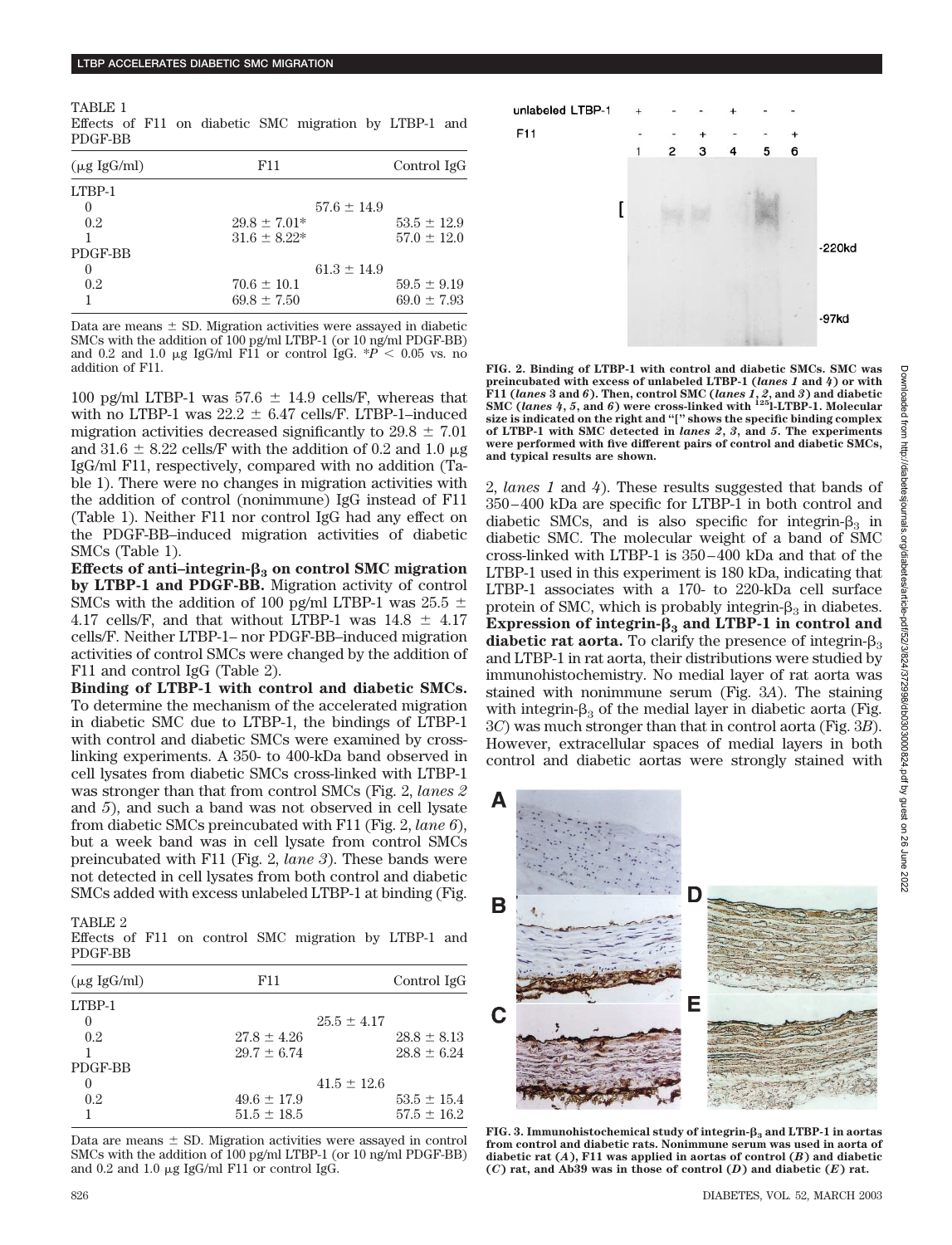antibody to LTBP-1 (Fig. 3*D* and *E*). SMC is a major cellular component in aortic medial layer, suggesting that SMCs of diabetic aorta express both LTBP-1 and integrin-  $\beta_3$ , but SMCs of control aorta expresses LTBP-1 and not integrin- $\beta_3$ 

# **DISCUSSION**

The present results showed that 10–500 pg/ml LTBP-1 stimulated the migration of diabetic SMCs in comparison to control SMCs in vitro, and integrin- $\beta_3$  was significantly involved in the SMC migration augmented by LTBP-1 in diabetic rats. Checker-board analysis revealed that LTBP-1–stimulated rat SMC migration was unidirectional in both control and diabetes, indicating that these SMC migrations were due to chemotaxis and not chemokinesis (data not shown).

The mechanism of cell migration has not been fully understood. However, it is known that the migration process consists of four major steps (34). First, there is the forward motility of the membrane at the front of the cell, which is called "protrusion." Then, adhesion is required for protrusion to be converted into movement along the substrate. Next occurs the process leading to forward movement of the nucleus and cell body, which is termed "traction." Finally, the last step is "de-adhesion" and "retraction" of the rear region of the cell. This means that cell-matrix adhesion and detachment are critical processes during cell migration. In recent studies, it has been reported that SMC migration is blocked by  $\alpha_{\rm v} \beta_3$ -integrin– blocking antibodies or RGD peptides in vitro and that the inhibition of  $\alpha_{\rm v} \beta_3$ -integrin retards the development of arterial intimal thickening and restenosis after vascular injury (33,35–39). Our data show that the LTBP-1–induced migration of diabetic SMCs is mainly due to integrin- $\beta_3$ but that of control SMCs is not; by coincidence, integrin- $\beta_3$ increases in diabetic aorta compared with control by immunohistochemistry. These results suggest that the mechanism of migration is different between control and diabetic SMCs. Bendeck et al. (40) reported that newborn SMCs of humans express  $\alpha_{\rm v} \beta_{3}$ -integrin but that adult SMCs do not. Liaw et al. (35) demonstrated that most human aortic SMCs expressed little or no  $\alpha_{\rm v} \beta_{3}$ -integrin, but that those isolated from an infant did. Hoshiga et al. (41) reported that  $\alpha_{\rm v}\beta_3$ -integrin was strongly expressed in SMCs of intimal thickening and plaque of atherosclerotic coronary artery from a recipient human heart, but this expression was less in the media of coronary artery. Stouffer et al.  $(42)$  showed that integrin- $\beta_3$  expression was detected in arterial SMCs 1 week after BCI of a baboon brachial artery, but not in uninjured artery. In total, these studies demonstrate that  $\alpha_{\rm v}\beta_3$ -integrin accompanies changes in the SMC phenotype.

The molecular mechanism of increased expression of integrin- $\beta_3$  is not known in diabetic SMCs. But Janat et al. (43) and Basson et al. (44) reported that PDGF-BB stimulates the expression of integrin- $\beta_3$ . This means that PDGF -receptor, which binds to PDGF-BB, is an important factor to increase integrin- $\beta_3$  on SMCs. We have already reported that diabetic SMCs expressed PDGF  $\beta$ -receptor much more than control SMCs (2–4). This overexpression of PDGF  $\beta$ -receptor probably results in the increased expression of integrin- $\beta_3$  on diabetic SMCs.

Our study showed that PDGF-BB–induced SMC migration was not inhibited by anti-integrin- $\beta_3$  antibody. Kappert et al. (45) reported that PDGF-directed migration of rat and human SMCs through gelatin-coated membranes involved not only  $\alpha_{\nu}\beta_3$ -integrin but also  $\alpha_{\nu}\beta_5$ -integrin by experiments using blocking antibodies to these integrins. Moreover, Liu et al. (46) showed that integrin- $\alpha_{\rm v}\beta_{3}$  is involved in the migration of rat vascular adventitial fibroblasts stimulated by basic fibroblast growth factor but not by PDGF. However, Choi et al. (47) reported that PDGFinduced human SMC migration is mediated by  $\alpha_{\rm v} \beta_{3}$ -integrin. The reason for the divergent results regarding the role of  $\alpha_{\rm v} \beta_3$ -integrin in PDGF-induced migration remains to be determined.

SMC migration from the medial to the intimal layer of an artery is an initial major process of the formation of arterial intimal thickening (48). Our data demonstrated that migration of diabetic SMCs due to LTBP-1 was accelerated compared with that of control SMCs in vitro, suggesting that LTBP-1 plays a critical role in the intimal thickening of diabetic artery through the acceleration of SMC migration. As we previously described, the latent TGF-81 complex consists of TGF-81, LAP, and LTBP-1. In the diabetic artery and SMCs,  $TGF- $\beta$ 1$  is one of the essential factors for the development of the characteristic changes of arterial SMCs, such as an increase in fibronectin and PDGF  $\beta$ -receptor (5). LAP has an important role in the latency of the TGF- $\beta$ 1 complex (11). It is conceivable that each component of the latent  $TGF- $\beta$ 1 complex influ$ ences the initiation, progression, and regression of arterial intimal thickening in diabetic artery. In summary, LTBP-1 accelerated the migration of diabetic SMCs through integrin- $\beta_3$  in comparison to that of control SMCs, and it appears to play an essential role in the intimal thickening of diabetic artery.

## **ACKNOWLEDGMENTS**

This study was supported in part by the Naito Foundation, the Hamaguchi Foundation for the Advancement of Biochemistry, and the Takeda Science Foundation (to T.K.).

We thank Dr. Kohei Miyazono (Department of Molecular Pathology, Tokyo University, Tokyo, Japan) for kindly providing Ab39. We also appreciate Dr. Shiro Ueda (Chiba University, Graduate School of Pharmaceutical Sciences, Chiba City, Japan) for useful discussion and Dr. Akihiro Haruno (Taiho Pharmaceutical, Hanno City, Japan) for help with the statistical analysis.

## **REFERENCES**

- 1. Kanzaki T, Shiina R, Saito Y, Zardi L, Morisaki N: Transforming growth factor- $\beta$  receptor and fibronectin expressions in aortic smooth muscle cells in diabetic rats. *Diabetologia* 40:383–391, 1997
- 2. Kawano M, Koshikawa T, Kanzaki T, Morisaki N, Saito Y, Yoshida S: Diabetes mellitus induces accelerated growth of aortic smooth muscle cells: association with overexpression of PDGF  $\beta$ -receptors. *Eur J Clin Invest* 23:84–90, 1993
- 3. Tamura K, Kanzaki T, Tashiro J, Yokote K, Mori S, Ueda S, Saito Y, Morisaki N: Increased atherogenesis in Otsuka Long-Evans Tokushima fatty rats before the onset of diabetes mellitus: association with overexpression of PDGF  $\beta$ -receptors in aortic smooth muscle cells. *Atherosclerosis* 149:351–358, 2000
- 4. Kanzaki T, Shinomiya M, Ueda S, Morisaki N, Saito Y, Yoshida: Enhanced arterial intimal thickening after balloon catheter injury in diabetic animals accompanied by PDGF  $\beta$ -receptor overexpression of aortic media. *Eur J Clin Invest* 24:377–381, 1994